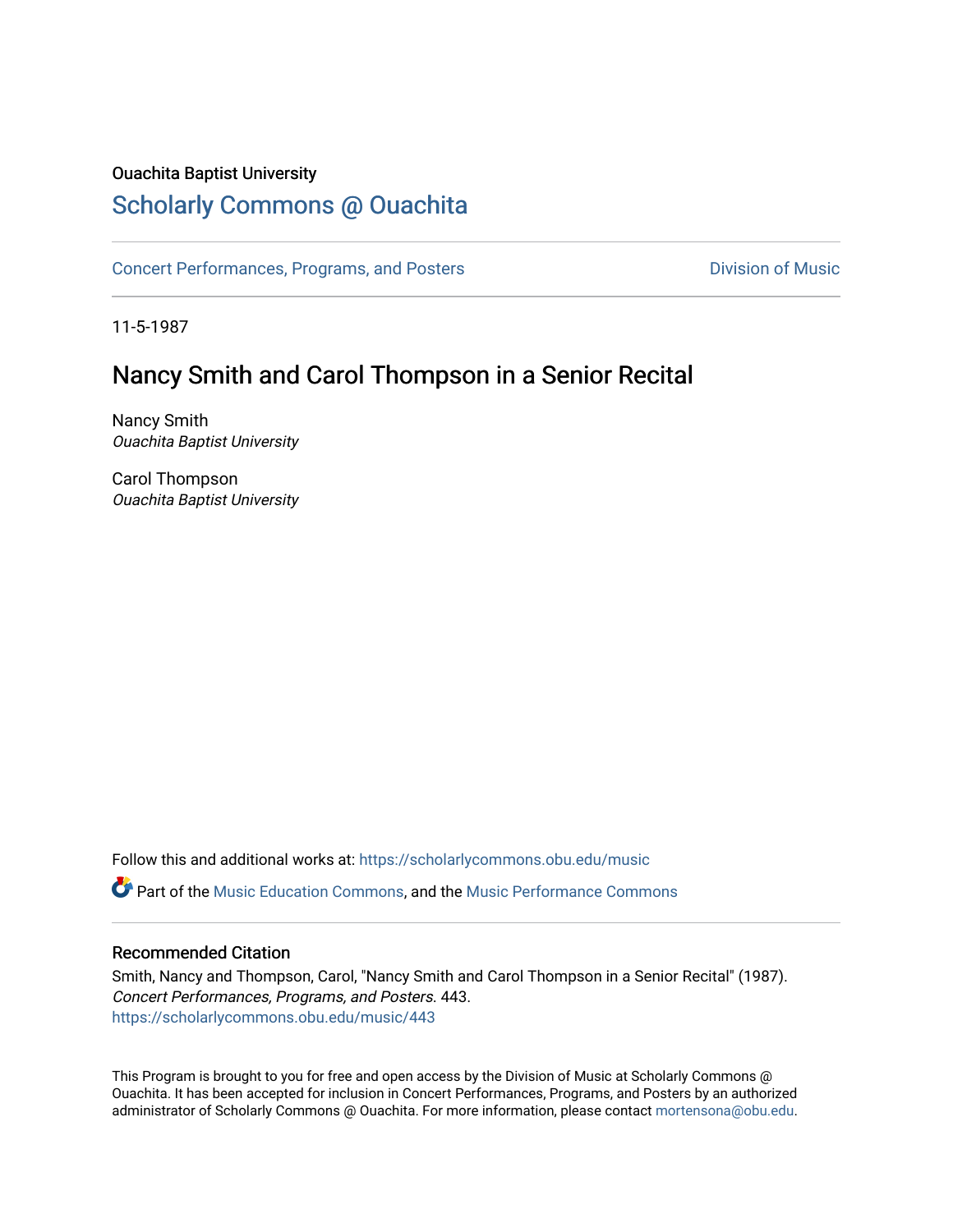# OUACHITA BAPTIST UNIVERSITY School of Music

presents

# NANCY SMITH Soprano

and

# CAROL THOMPSON

### Mezzo Soprano

in Senior Recital

Philip Ingalls Pianist

November 5, 1987 7 o'clock Mabee Fine Arts Center Recital Hall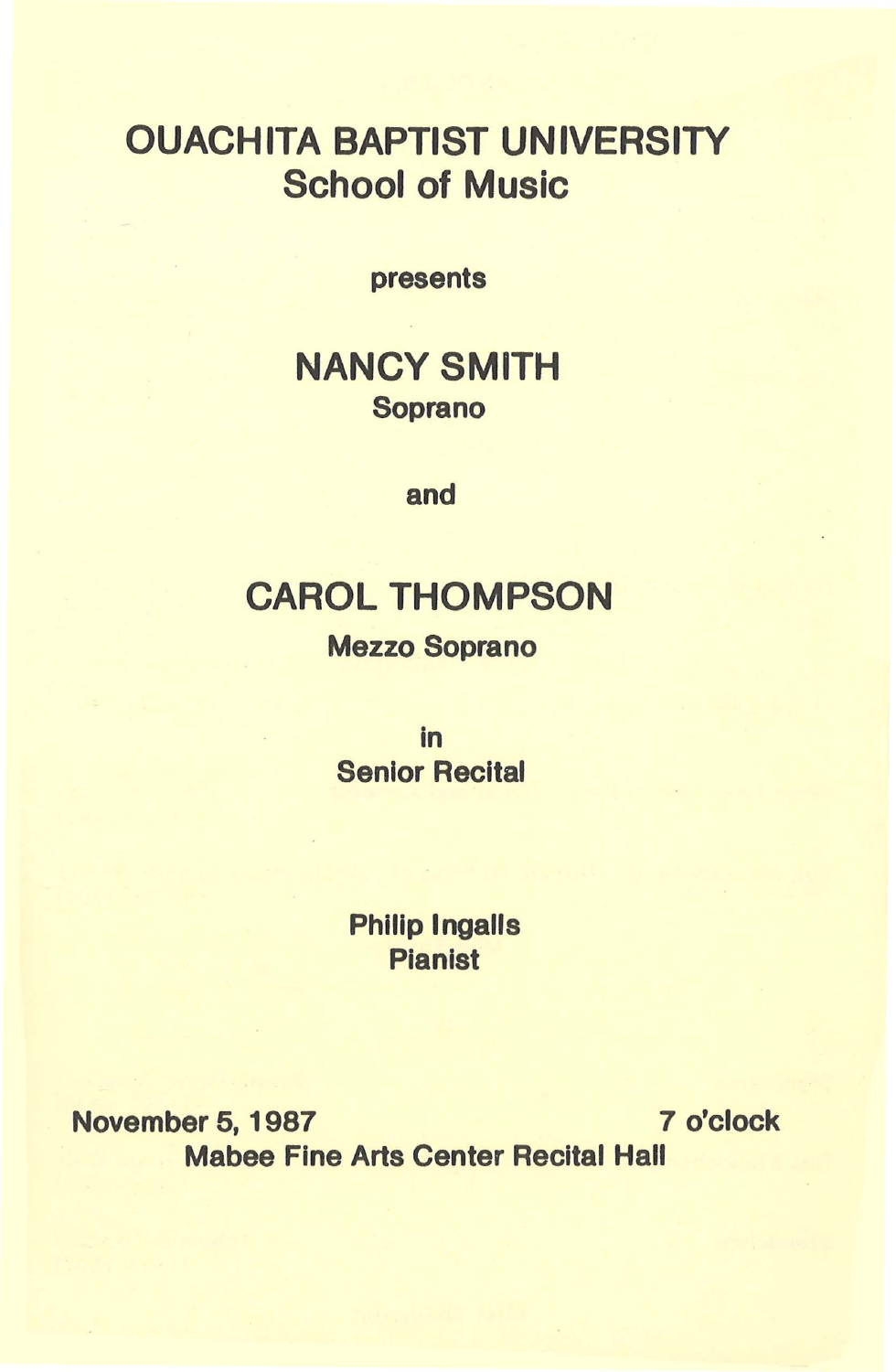#### Miss Thompson

Mädchenleid

Jerusalem **(St. Paul)** 

Der Küss

Miss Thompson

Ill

Miss Smith

II

When I am Laid in Earth **(Dido and Aeneas)** 

Voi, che sapete **(Le Nozzle Di Figaro)** Wolfgang Amadeus Mozart (1756-1791)

Miss Smith

IV

Franz Peter Schubert (1797-1828)

> Hugo Wolf (1860-1903)

Johannes Brahms (1833- 1897)

Johannes Brahms

Ludwig van Beethoven

Felix Mendelsohn (1809-1847}

(1833-1897)

(1770-1827)

George Fridrick Handel

 $(1685 - 1759)$ 

Henry Purcell (1658-1695)

 $\overline{1}$ 

He was Despised **(Messiah)** 

Das Ständchen

**Ständchen** 

Ständchen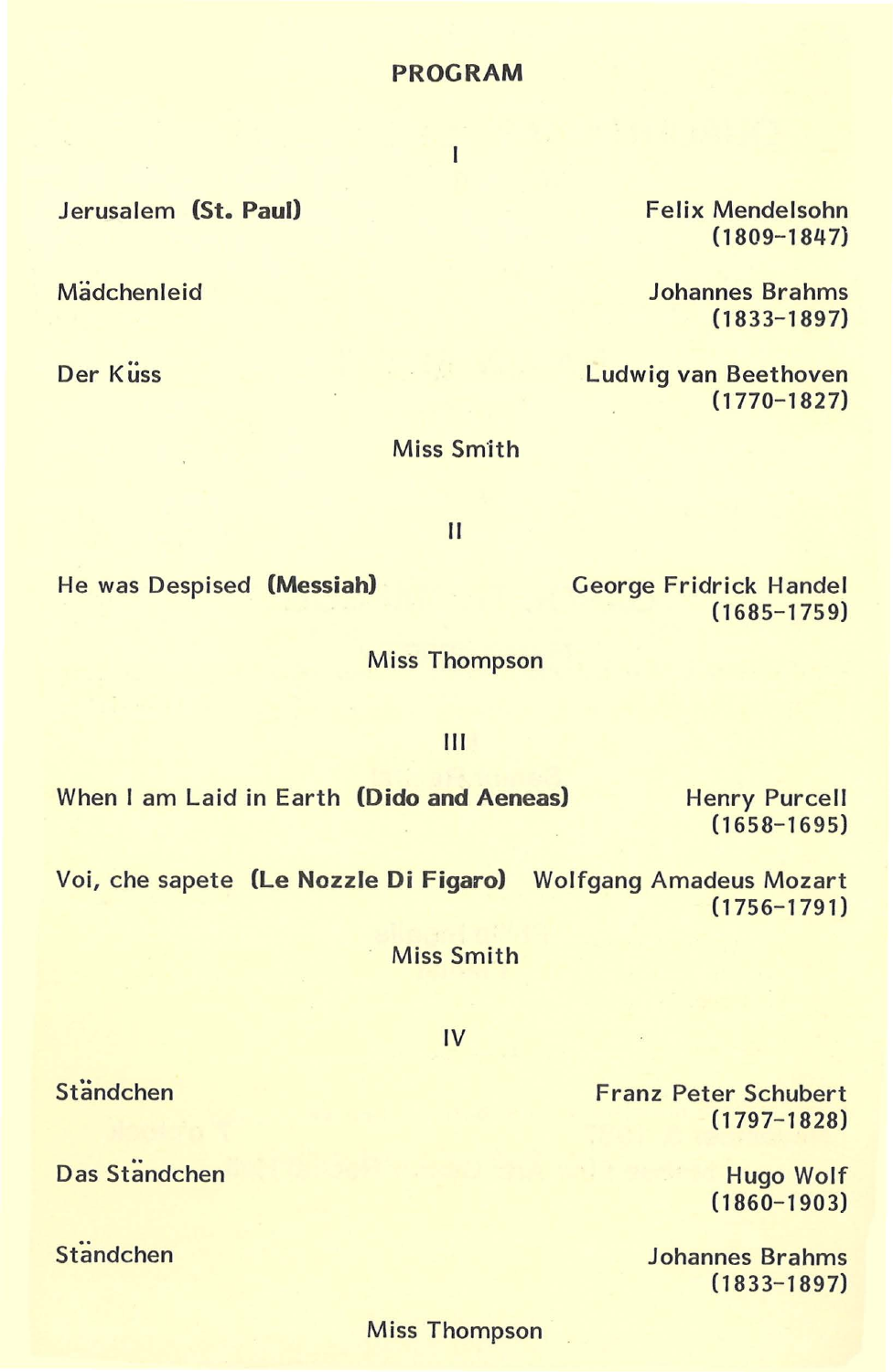### Extase

Après un rêve

Henri Duparc (1848-1933)

Gabriel Faure (1845-1924)

### Miss Smith

VI

Henri Duparc (1848-1933)

Claude Debussy  $(1862 - 1918)$ 

Seymour Barab

Wolfgang Amadeus. Mozart (1756-1791)

Miss Thompson

#### VII

A Child's Garden of Verses, Vol. I

2. At the Seaside

4. The Swing

6. Foreign Lands

Miss Smith

Chanson Triste

Mandoline

Va, l'error mio palesa **(Mitridate)** 

# v